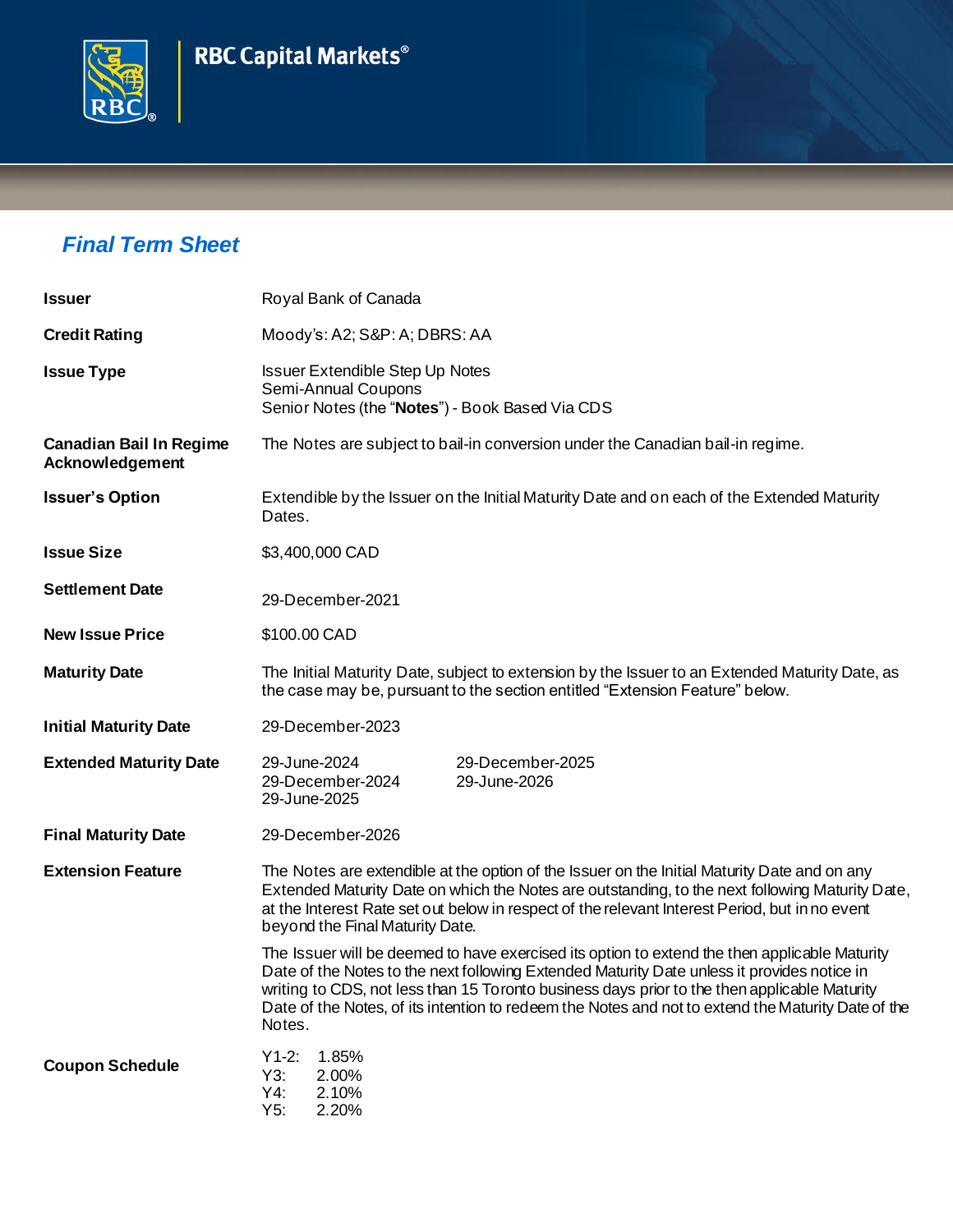| <b>Interest Payment Date</b>   | Fixed interest payments shall be made semi-annual on each 29 <sup>th</sup> day of June and December,<br>commencing June 29, 2022 and ending on the Maturity Date. If the Interest Payment Date is<br>not a Toronto business day, interest shall be paid on the next Toronto business day, without<br>adjustment for period end dates and no interest shall be paid in respect of the delay. |
|--------------------------------|---------------------------------------------------------------------------------------------------------------------------------------------------------------------------------------------------------------------------------------------------------------------------------------------------------------------------------------------------------------------------------------------|
| <b>Interest Period</b>         | Each period from and including an Interest Payment date (or, if none, the date of Settlement)<br>to but excluding the next following Interest Payment Date.                                                                                                                                                                                                                                 |
| <b>Business Day Convention</b> | Following, Unadjusted                                                                                                                                                                                                                                                                                                                                                                       |
| <b>Spreads</b>                 | The following table and graph show spreads to Canada's, assuming the note is not extended<br>on the indicated dates.                                                                                                                                                                                                                                                                        |

| Term | Coupon | Canada | <b>Spread</b> | <b>IRR (S.A.)</b> | IRR (Ann) |
|------|--------|--------|---------------|-------------------|-----------|
| 2.00 | 1.85%  | 0.96%  | 0.89%         | 1.85%             | 1.86%     |
| 2.50 | 2.00%  | 1.01%  | 0.87%         | 1.88%             | 1.89%     |
| 3.00 | 2.00%  | 1.06%  | 0.84%         | 1.90%             | 1.91%     |
| 3.50 | 2.10%  | 1.11%  | 0.82%         | 1.93%             | 1.94%     |
| 4.00 | 2.10%  | 1.16%  | 0.79%         | 1.95%             | 1.96%     |
| 4.50 | 2.20%  | 1.21%  | 0.77%         | 1.98%             | 1.99%     |
| 5.00 | 2.20%  | 1.26%  | 0.74%         | 2.00%             | 2.01%     |



| <b>Day Count Fraction</b> | The number of days in the Interest Period in respect of which payment is being made divided<br>by 360 (the number of days to be calculated on the basis of a year of 360 days with 12 30-day<br>months)                                                                                                                                                                               |
|---------------------------|---------------------------------------------------------------------------------------------------------------------------------------------------------------------------------------------------------------------------------------------------------------------------------------------------------------------------------------------------------------------------------------|
| <b>Redemption</b>         | The Notes are not subject to redemption at the option of the holders or the Issuer, except as set<br>out above under "Extension Feature".                                                                                                                                                                                                                                             |
|                           | Redemption for any reason (including without limitation, on any Maturity Date other than the<br>Final Maturity Date) will be subject to the prior approval of the Superintendent of Financial<br>Institutions if such redemption would lead to a breach of the Bank's Total Loss Absorbing<br>Capacity requirements.                                                                  |
| <b>Secondary Market</b>   | RBC Dominion Securities ("RBC DS") has indicated to Royal Bank that it will use its best<br>reasonable efforts to establish and maintain a market for the Notes by making itself available<br>as purchaser if and so long as RBC DS in its sole discretion believes that there is a<br>reasonable likelihood that it will be able to sell such Notes at a profit or at no more than a |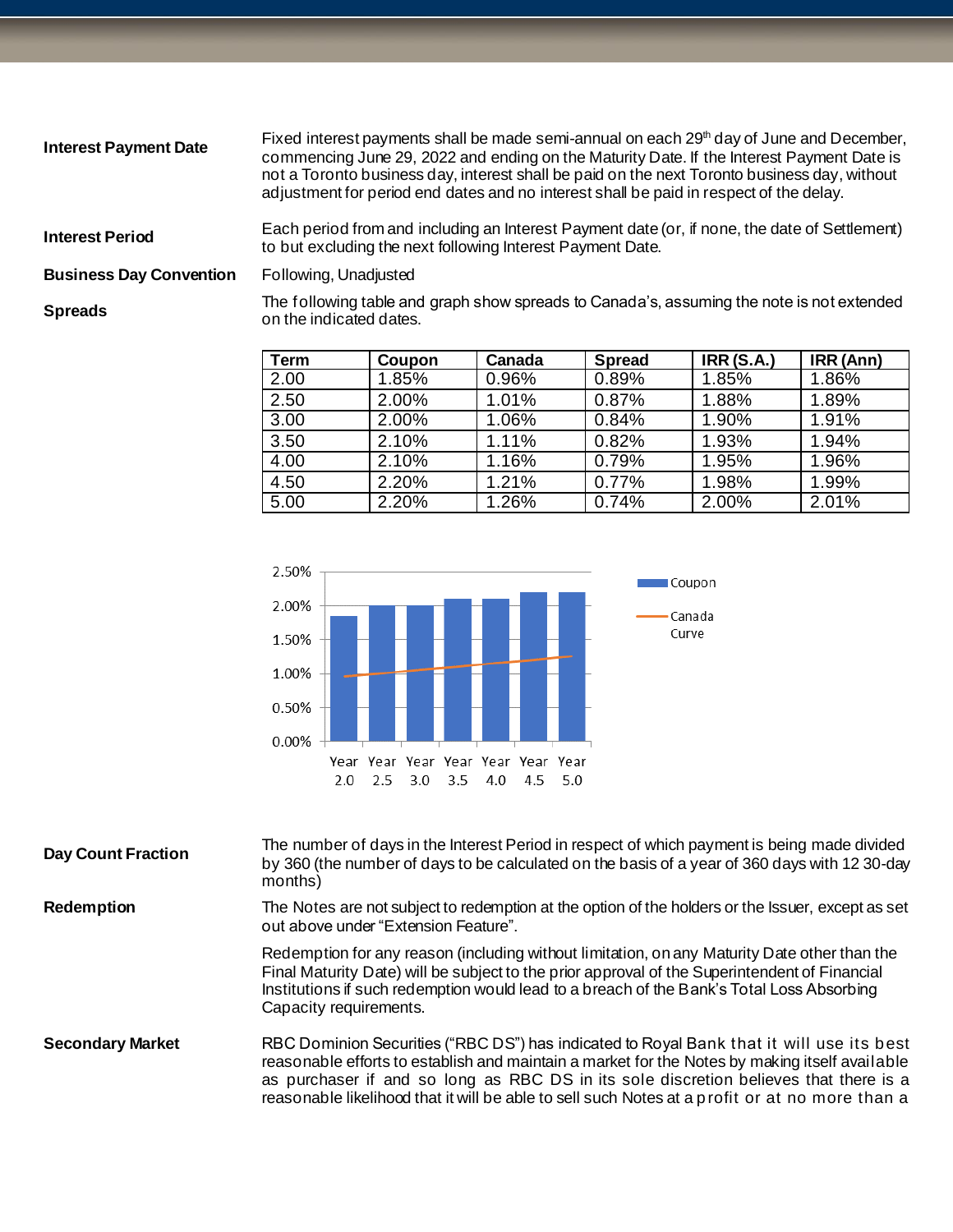|                              | nominal loss. RBC DS may, in its sole discretion, cease to offer to purchase Notes. See "Risk<br>Factors" below. If RBC DS offers to purchase Notes in connection with a secondary market<br>transaction, there is no assurance that the purchase price will be the highest possible price<br>available in any secondary market for the Notes and an investor could receive less than the<br>Principal Amount.                                                                                                                                                                                                                                                                                                                                                                                                                                                  |
|------------------------------|-----------------------------------------------------------------------------------------------------------------------------------------------------------------------------------------------------------------------------------------------------------------------------------------------------------------------------------------------------------------------------------------------------------------------------------------------------------------------------------------------------------------------------------------------------------------------------------------------------------------------------------------------------------------------------------------------------------------------------------------------------------------------------------------------------------------------------------------------------------------|
| <b>CDS Book Based System</b> | Registration of interests in and transfer of the Notes will be made only through the book based<br>system of the Canadian Depository for Securities ("CDS"). The Notes must be purchased either<br>directly or indirectly through a participant in the CDS book based system. No holder will be<br>entitled to any certificate or other instrument from the Issuer or CDS evidencing the ownership<br>thereof, and no holder will be shown on the records maintained by CDS except through an<br>agent who is a participant of CDS.                                                                                                                                                                                                                                                                                                                             |
| <b>Bail-inable</b>           | The Notes are bail-inable notes subject to conversion in whole or in part – by means of a<br>transaction or series of transactions and in one or more steps - into common shares of the<br>Bank or any of its affiliates under subsection 39.2(2.3) of the Canada Deposit Insurance<br>Corporation Act (the "CDIC Act") and to variation or extinguishment in consequence, and<br>subject to the application of the laws of the Province of Ontario and the federal laws of<br>Canada applicable therein in respect of the operation of the CDIC Act with respect to the<br>Notes. For a description of Canadian bank resolution powers and the consequent risk factors<br>attaching to the Notes reference is made to http://www.rbc.com/investorrelations/assets-<br>custom/pdf/Bail-in-Disclosure.pdf which information is hereby incorporated by reference. |
| <b>Subsequent Holders</b>    | Each holder or beneficial owner of a Note that acquires an interest in the Note in the<br>secondary market and any successors, assigns, heirs, executors, administrators, trustees in<br>bankruptcy and legal representatives of any such holder or beneficial owner shall be deemed<br>to acknowledge, accept, agree to be bound by and consent to the same provisions specified<br>in the Note to the same extent as the holders or beneficial owners that acquire an interest in<br>the Note upon its initial issuance, including, without limitation, with respect to the<br>acknowledgement and agreement to be bound by and consent to the terms of the Note<br>related to the bail-in regime.                                                                                                                                                            |
| <b>Events of Default</b>     | Non-payment of principal and interest when due for a period of 30 business days and acts of<br>insolvency. Default rights may not be exercised where an order has been made pursuant to s.<br>39.13(1) of the CDIC Act in respect of the Bank. The Notes will remain subject to bail-in<br>conversion until repaid in full.                                                                                                                                                                                                                                                                                                                                                                                                                                                                                                                                     |
| Set-Off                      | The holders and beneficial owners of the Notes will not be entitled to exercise, or direct the<br>exercise of, any set-off or netting rights with respect to the Notes.                                                                                                                                                                                                                                                                                                                                                                                                                                                                                                                                                                                                                                                                                         |
| <b>Documentation</b>         | Issued by way of a single global note registered in the name of CDS & Co. No offering<br>memorandum, prospectus, sales or advertising literature, or any other document describing or<br>purporting to describe the business and affairs of the Bank has been prepared or is being<br>provided to prospective purchasers in order to assist them in making an investment decision<br>in respect of the Notes.                                                                                                                                                                                                                                                                                                                                                                                                                                                   |
| <b>Selling Restrictions</b>  | This document does not constitute an offer or invitation to sell, or a solicitation of an offer to<br>purchase, any securities, by any person in any jurisdiction in which such an offer or solicitation<br>is not authorized or in which the person making such offer or solicitation is not qualified to do so<br>or to whom it is unlawful to make such an offer or solicitation. This term sheet constitutes an<br>offering of the Notes only in those jurisdictions and to those persons where and to whom they<br>may be lawfully offered for sale and then only through persons duly qualified to effect such<br>sales. The Notes have not been and will not be registered under the US Securities Act of 1933<br>and may not be offered or sold within the United States or to US persons.                                                              |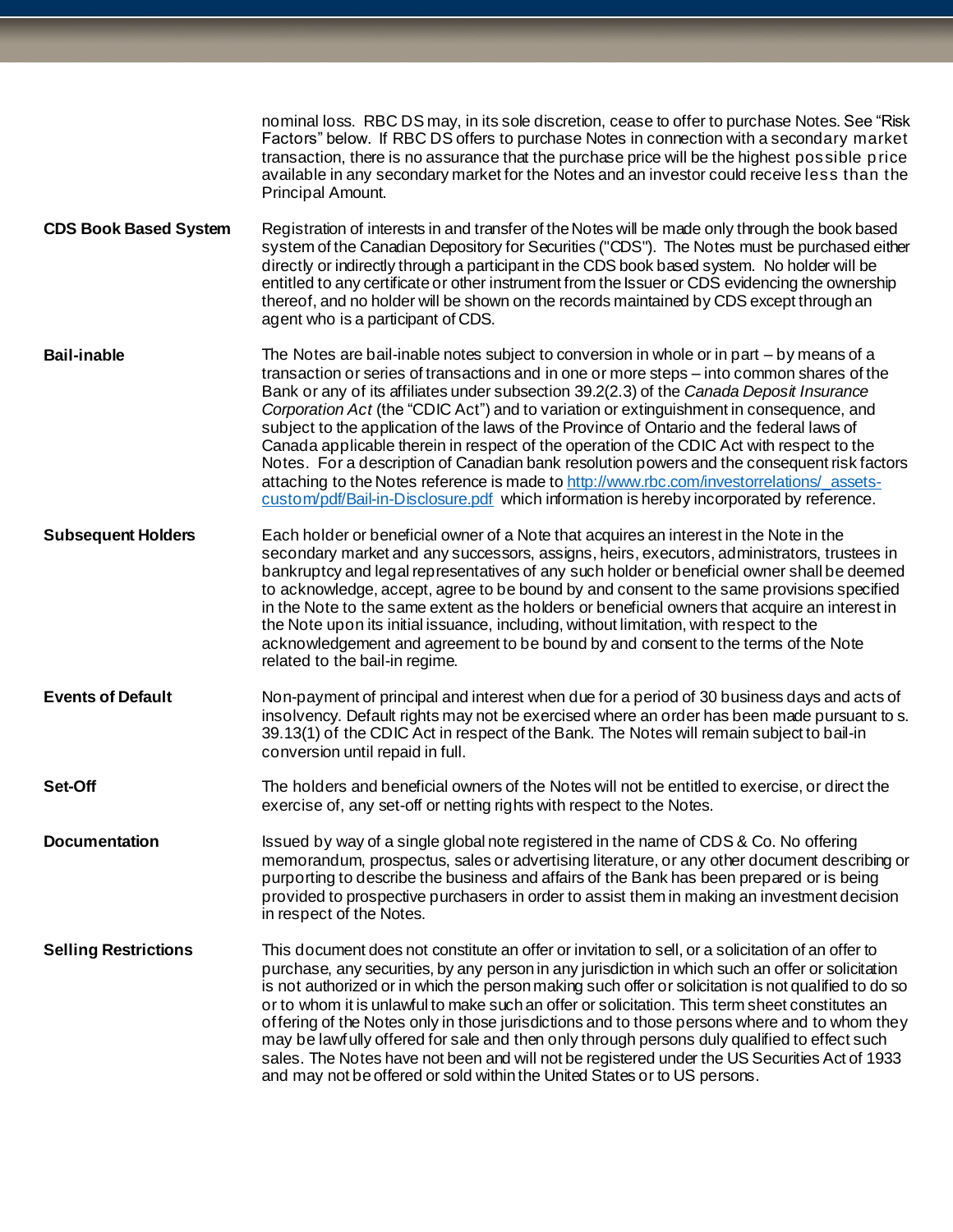| <b>Not CDIC Insured</b> | The Notes do not constitute deposits that are insured under the CDIC Act.                                                                                   |
|-------------------------|-------------------------------------------------------------------------------------------------------------------------------------------------------------|
| Tax                     | All holders of the Notes should consult their own tax advisors with respect to their tax<br>positions and the tax consequences of holding the Notes.        |
| <b>Governing Laws</b>   | The Notes shall be governed by, and construed in accordance with, the laws of the province of<br>Ontario and the federal laws of Canada applicable therein. |
| <b>CUSIP</b>            | 780086UJ1                                                                                                                                                   |